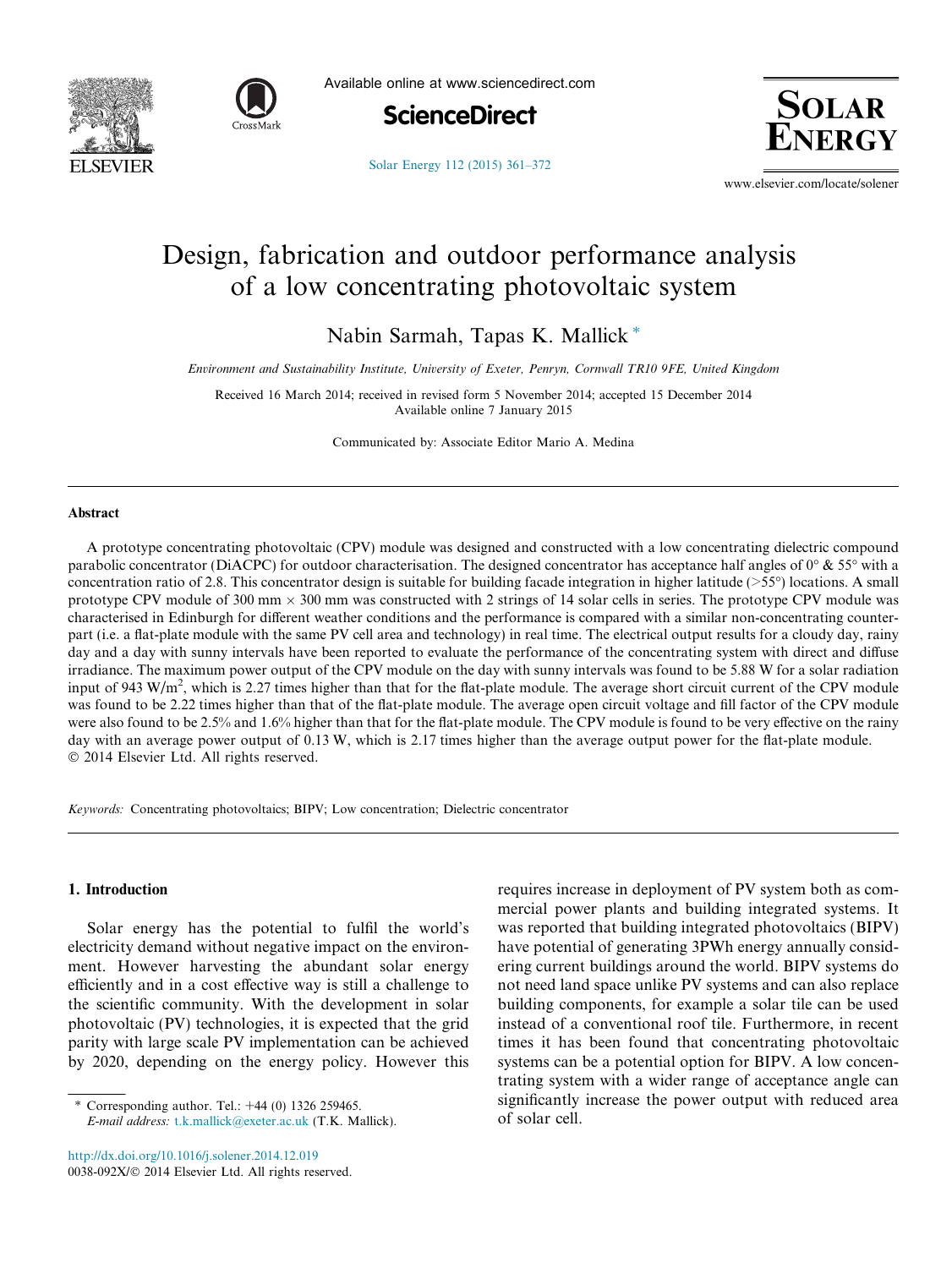From early days different stationary concentrator designs for different applications have been reported. The primary design objective of the stationary low concentrating systems is to collect the solar irradiation with the diurnal and seasonal variation of sun position without tracking the sun unlike the high concentrating systems. Especially for BICPV systems in higher latitudes, the concentrator should have a wide range of acceptance angles while mounted on building roof and facades. So it was found that asymmetric design is the most appropriate approach for the concentrator in BICPV system. Semi-Nonparabolic (SNP) concentrator ([Mills and Giutronich, 1978\)](#page--1-0), Extremely Asymmetric Concentrator (EAC) [\(Mills and](#page--1-0) [Giutronich, 1979\)](#page--1-0), sea shell concentrators ([Rabl, 1976a,](#page--1-0) [b](#page--1-0)) were a few early asymmetric concentrator designs proposed and reported for BICPV systems. However these concentrators were not suitable for deployment as they required seasonal tracking and had integration difficulties on the building walls. Non-imaging static concentrator designs were reported as another approach for BICPV system with roof tiles ([Bowden etal., 1993; Wenham et al.,](#page--1-0) [1997\)](#page--1-0) and flat-plate static concentrators ([Uematsu et al.,](#page--1-0) [2001\)](#page--1-0). However these concentrators are not capable of collecting solar radiations effectively with diurnal and seasonal variation of sun position in higher latitudes. For higher latitudes three different designs with asymmetrically truncated parabolic concentrators for stand-alone, building roof and wall integration have been reported by [\(Adsten et al., 2005,](#page--1-0) [2004\)](#page--1-0). However the maximum optical efficiency is found to be only 56%, even though they are capable of collecting solar radiation effectively over the year.

Recent studies show the asymmetric compound parabolic concentrator (ACPC) design as a more promising choice for building integration compared to the other stationary concentrators ([Zacharopoulos et al., 2000](#page--1-0)). This type of low concentrating ACPC can be designed with a wide range of acceptance angles for a specific concentration ratio to integrate on building façade in higher latitudes which can collect solar radiation effectively with diurnal and seasonal variation of solar altitude angle. Study shows that these types of concentrators can collect 40% solar radiation even outside the range of acceptance angles. A BIC-PV module with reflective type ACPC and acceptance half angles ( $0^{\circ}$  and  $50^{\circ}$ ) is reported to achieve a 62% increase in power output compared to that of a similar non-concentrating counterpart, while designed with a concentration ratio of 2 [\(Mallick et al., 2004](#page--1-0)). The range of the acceptance angle can be increased by manufacturing the ACPC with clear dielectric material. The solar radiation is collected to the receiver from the parabolic sides of the ACPC due to total internal reflection, hence reducing the reflection losses from the system ([Mallick and Eames, 2007\)](#page--1-0). The PRIDE concentrating system fabricated with this concept is reported to achieve an effective concentration ratio of 2.01, while designed for the concentration ratio of 2.45. A dielectric concentrator for Edinburgh and higher latitudes  $($ >55 $^{\circ}$ ) is designed with acceptance half angles

 $(0^{\circ}$  and 55°) and geometric concentration ratio 2.8 [\(Sarmah et al., 2011](#page--1-0)). A CPV module with this kind of contractor has been reported with reduced optical losses in the module to increase overall system efficiency of the CPV system.

In current research, there are few other concentrator designs reported to achieve higher concentration ratios and a range of acceptance angles. To achieve higher optical efficiency for a wider range of acceptance angles compared to the reflective type counterpart, a lens walled CPC system has been proposed (Guigiang et al., 2013). For a symmetrical CPC design of concentration ratio 4, the lens walled design can achieve optical efficiency of more than 40%, while the reflective counterpart has only 7% for incidence angle 20°. However, reduced optical efficiency within the range of acceptance angles is the major drawback of this kind of design. A Window Integrated Concentrating Photovoltaic (WICPV) has been reported with different configurations of hyperbolic concentrator design ([Sellami and](#page--1-0) [Mallick, 2013](#page--1-0)). This kind of system designed with 4X concentration ratio can achieve optical efficiency of 60% for a wide range of acceptance angle. While this kind of system has advantages of using daylight effectively, higher optical efficiency is anticipated to reduce the cost of the unit power output from the system. In a very recent study mirror symmetrical dielectric totally internally reflecting concentrator (MSDTIRC) design is found attractive for building application [\(Muhammad-Sukki et al., 2014\)](#page--1-0). Performance analysis with different design configuration shows that while designed for an acceptance angle of  $\pm 15^{\circ}$ , this kind of design can achieve optical concentration ratio up to 13.54 [\(Muhammad-Sukki et al., 2014](#page--1-0)). However to achieve a wider range of acceptance angles  $(\pm 30^{\circ})$ , the optical concentration ratio needs to be reduced to 4.43. The performance of stationary low concentrating systems largely depends on the position of the sun (or sun angles), the solar cell used, system temperature, and the ability to collect direct and diffuse radiation. The advantage of the low concentrating devices is the wide range of acceptance angles, which enables the concentrator to collect a large portion of diffuse radiation along with direct radiation. However the amount of diffuse radiation collected is different than the direct radiation, so they need to be treated differently [\(Sarmah et al., 2011\)](#page--1-0).

In this paper, the performance of a CPV module with a dielectric concentrator in an outdoor environment has been reported. The performance in different weather conditions has been carried out in order to evaluate the influence of difference weather parameters. Three days consisting of one day with sunny intervals, one cloudy day and one rainy day has been considered in this study. The temperature of the module has also been monitored to realise the effect on the power output. The performance of the CPV module is compared with a similar non-concentrating counterpart to evaluate the performance of the designed dielectric concentrator during different times of the day in different weather conditions.